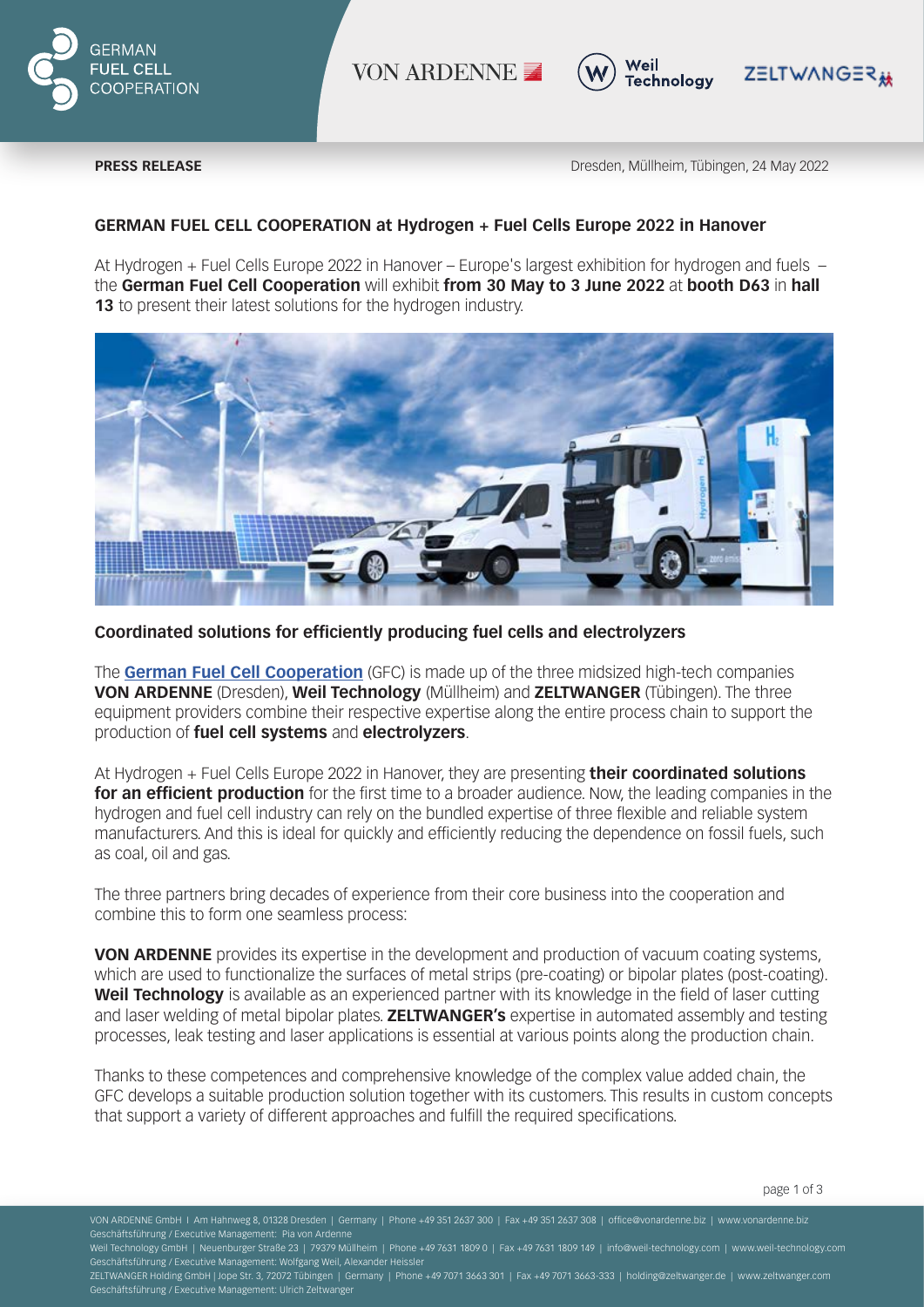

VON ARDENNE .



**PRESS RELEASE** Dresden, Müllheim, Tübingen, 24 May 2022

ZELTWANGER#



GERMAN FUEL CELL CORPORATION: Process chain for the production of fuel cell systems (© German Fuel Cell Cooperation)

### **Scalability – the key to success**

The global climate crisis and the unstable supply of conventional energy sources not only require the rapid development of highly efficient hydrogen technologies, but also their reliable transfer to a production scale.

The GFC partners support their customers with that based on their decades of experience in the scaling of processes and systems, ranging from the **development** on a laboratory scale, to **pilot production** to **high-volume production**.

## **GERMAN FUEL CELL COOPERATION – booth and contact information**

**DATE:** 30 May - 2 June 2022

**BOOTH:** hall 13 / D63

**WEBSITE:** www.fuel-cell-cooperation.com

**CONTACT:** VON ARDENNE GmbH Weil Technology GmbH

| Name:    | Ingo Bauer            | Felicitas Ledig             | Alena Alel |
|----------|-----------------------|-----------------------------|------------|
| Phone.:  | +49 351 2637 9000     | +49 7631 1809 399           | +49 7072 ' |
| Email:   | presse@vonardenne.biz | f.ledig@weil-technology.com | pr@zeltwa  |
| Website: | www.vonardenne.biz    | www.weil-technology.com     | www.zelty  |
|          |                       |                             |            |

ZELTWANGER Holding GmbH

kseeva 9289 7768 anger.de wanger.de

page 2 of 3

VON ARDENNE GmbH I Am Hahnweg 8, 01328 Dresden | Germany | Phone +49 351 2637 300 | Fax +49 351 2637 308 | office@vonardenne.biz | www.vonardenne.biz Geschäftsführung / Executive Management: Pia von Ardenne

ZELTWANGER Holding GmbH | Jope Str. 3, 72072 Tübingen | Germany | Phone +49 7071 3663 301 | Fax +49 7071 3663-333 | holding@zeltwanger.de | www.zeltwanger.com Geschäftsführung / Executive Management: Ulrich Zeltwanger

Weil Technology GmbH | Neuenburger Straße 23 | 79379 Müllheim | Phone +49 7631 1809 0 | Fax +49 7631 1809 149 | info@weil-technology.com | www.weil-technology.com Geschäftsführung / Executive Management: Wolfgang Weil, Alexander Heissler